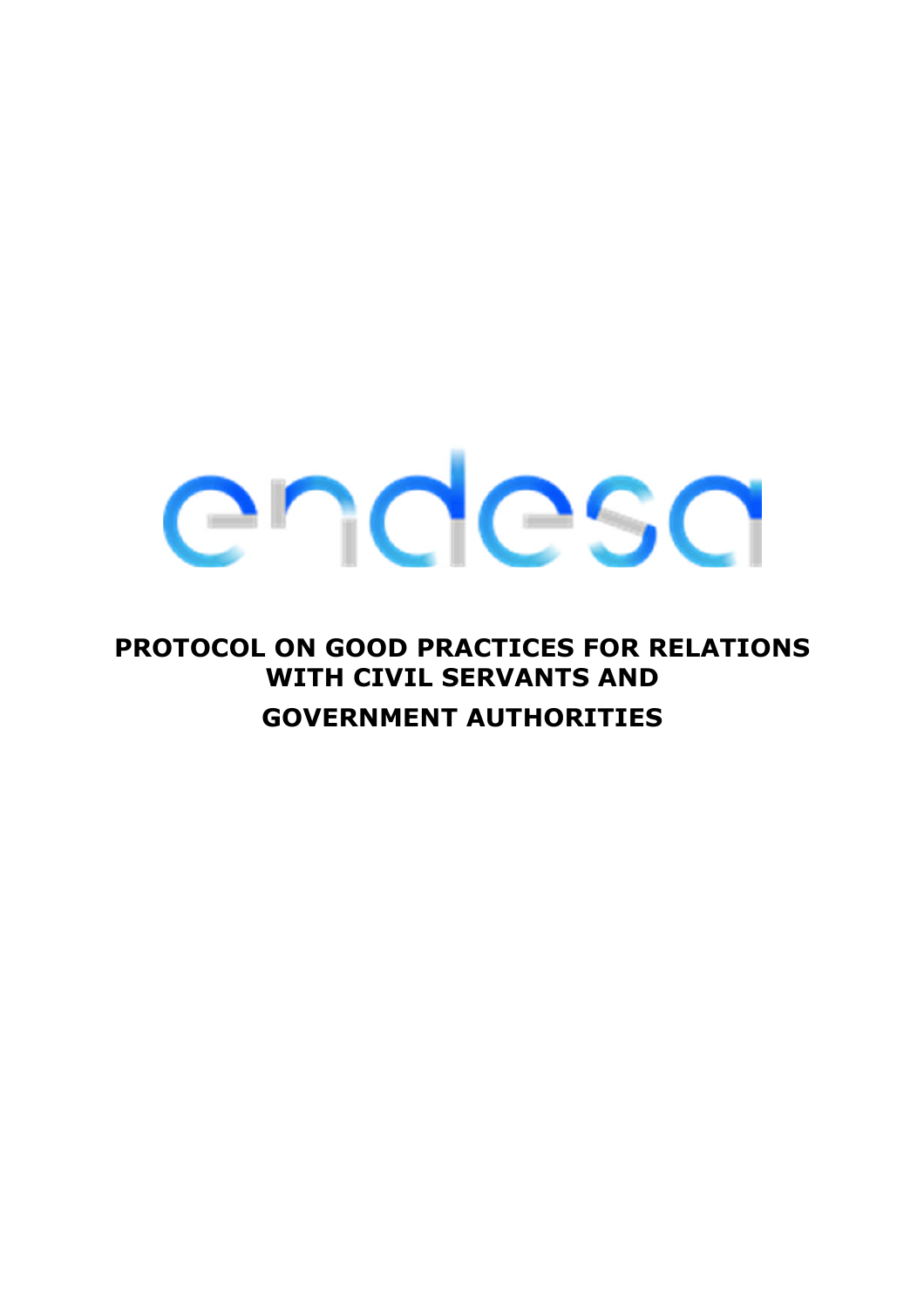### **Contents**

- 1. Purpose
- 2. Scope
- 3. Definitions
- 4. General Criteria
- 5. Standards of Conduct
- 6. Notices
- 7. Responsibilities
- 8. Entry into Force and Validity
- 9. Communication
- 10. Related Documents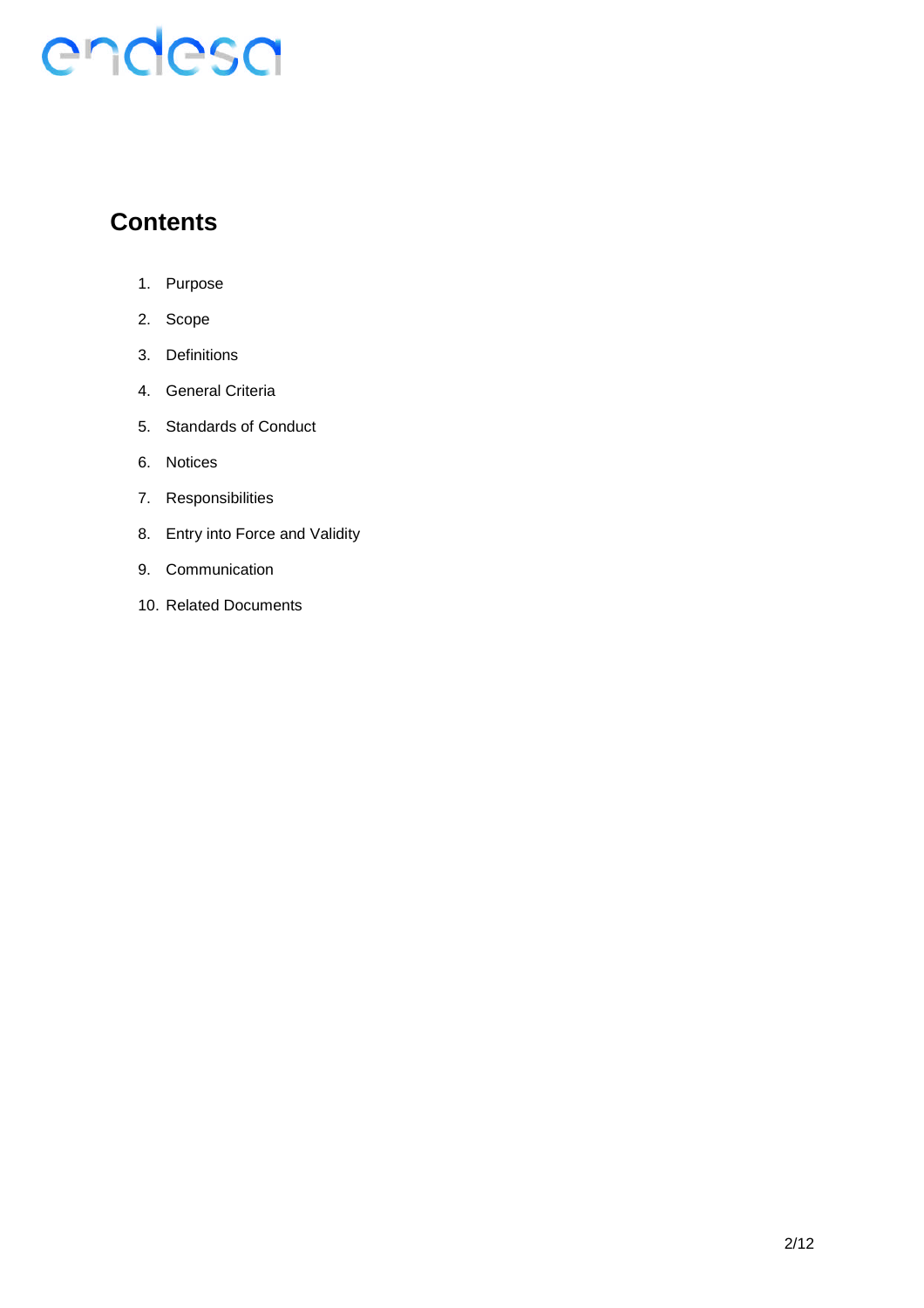

#### **PROTOCOL ON GOOD PRACTICES FOR RELATIONS WITH CIVIL SERVANTS AND GOVERNMENT AUTHORITIES**

The purpose of this document is to establish clear principles of action to guide the employees, officers, directors and third parties engaged by Endesa in their relations with civil servants and government authorities, to ensure excellence in the provision of services by Endesa, and to ensure that principles of transparency and rightfulness are applied in relations with the authorities.

#### **1. Purpose**

The purpose of this Protocol is to provide the organization with a document that:

- Establishes clear principles of action intended to prevent unlawful conduct by guiding the actions of the organization as a whole and, in particular, of any individual that interacts with civil servants or government authorities.
- Protects free competition and proper functioning of the markets by preventing and eliminating practices that confer or may be perceived as conferring unlawful competitive advantages.
- Ensures all principles of transparency and rightfulness are applied in relations with civil servants and government authorities.

This Protocol forms part of Endesa's corporate integrity protocols, which constitute a fundamental cornerstone for the conduct of Endesa's business in line with ethics, transparency and excellence principles.

#### **2. Scope**

The criteria and action guidelines established herein apply to all companies in which Endesa holds a majority interest, exercises control or is responsible for management.

This Protocol shall be directly applied to all wholly-owned subsidiaries of Endesa and, in all other companies, the Endesa representatives on the governing and management bodies shall promote the adoption and incorporation of this Protocol into the internal regulations of the company.

All references herein to Endesa shall be deemed a reference to all companies covered under the scope hereof.

This Protocol shall also apply to all Endesa Collaborators in their relations with the Government (employees, officers, directors and external third parties) and, in particular, to any individuals who are in regular and direct contact with the Government or who have the autonomous ability to decide or resolve upon any action binding on the Government or third parties and which could confer an advantage to Endesa.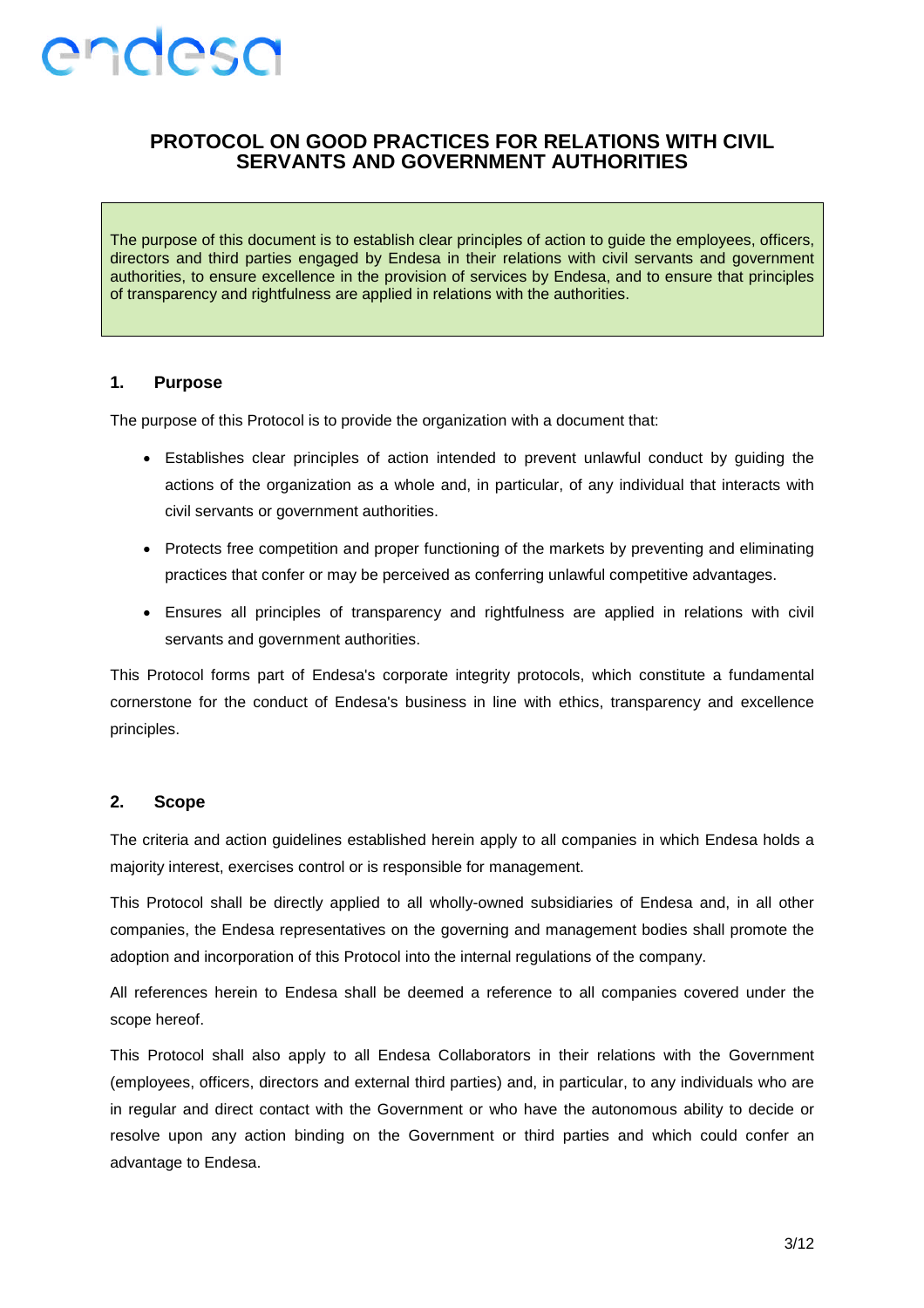#### **3. Definitions**

**Collaborator:** any director, officer or employee of Endesa S.A. or its subsidiaries as well as any other external third party engaged to provide services to Endesa.

#### **Government:**

- Civil Servants and Government Authorities: any individual performing public duties by operation of law, election or appointment by the relevant authority. The following individuals, *inter alia*, shall be considered civil servants: mayors; councilors; municipal technicians; elected members of municipal city councils; regional presidents and counselors; elected members of regional parliaments; local, regional and national government staff; directors, managers and employees of municipal, regional and national public companies; municipal, regional and national advisors, including similar freely appointed positions; judges, magistrates, prosecutors and court clerks; civil servants of European Union institutions and national civil servants from other EU Member States; national civil servants from any non-EU country; etc.
- European Union Officials:
	- o Officials and contracted servants as defined in the Staff Regulations of Officials of the European Communities or the Conditions of Employment of Other Servants of the European Union;
	- Individuals seconded to the European Union by the Member States or by any public or private body performing duties equivalent to those performed by European Union officials or other servants;
	- o Members of bodies established under the treaties establishing the European Communities; and
	- o Individuals appointed to a permanent position in any of the institutions.

**Bribery:** The criminal offense of bribery, also referred to as corruption, is defined in Articles 419 to 427 bis of the Spanish Criminal Code which prohibits and punishes bribery of civil servants, including:

- Offering or providing gifts, favors and/or services under more favorable conditions to civil servants and/or a third party related thereto (e.g. family members, friends, business partners, etc.).
- This conduct is considered equally unlawful regardless of whether the gift or favor is offered or provided at one's own initiative or at the request of a civil servant.
- This conduct shall also be considered unlawful regardless of whether the gift or favor is offered or provided to achieve or reward any actions taken by a civil servant to the benefit of the person or company providing such gift or favor, as well as if said gift or favor is made solely in consideration of the position and/or duties of the civil servant.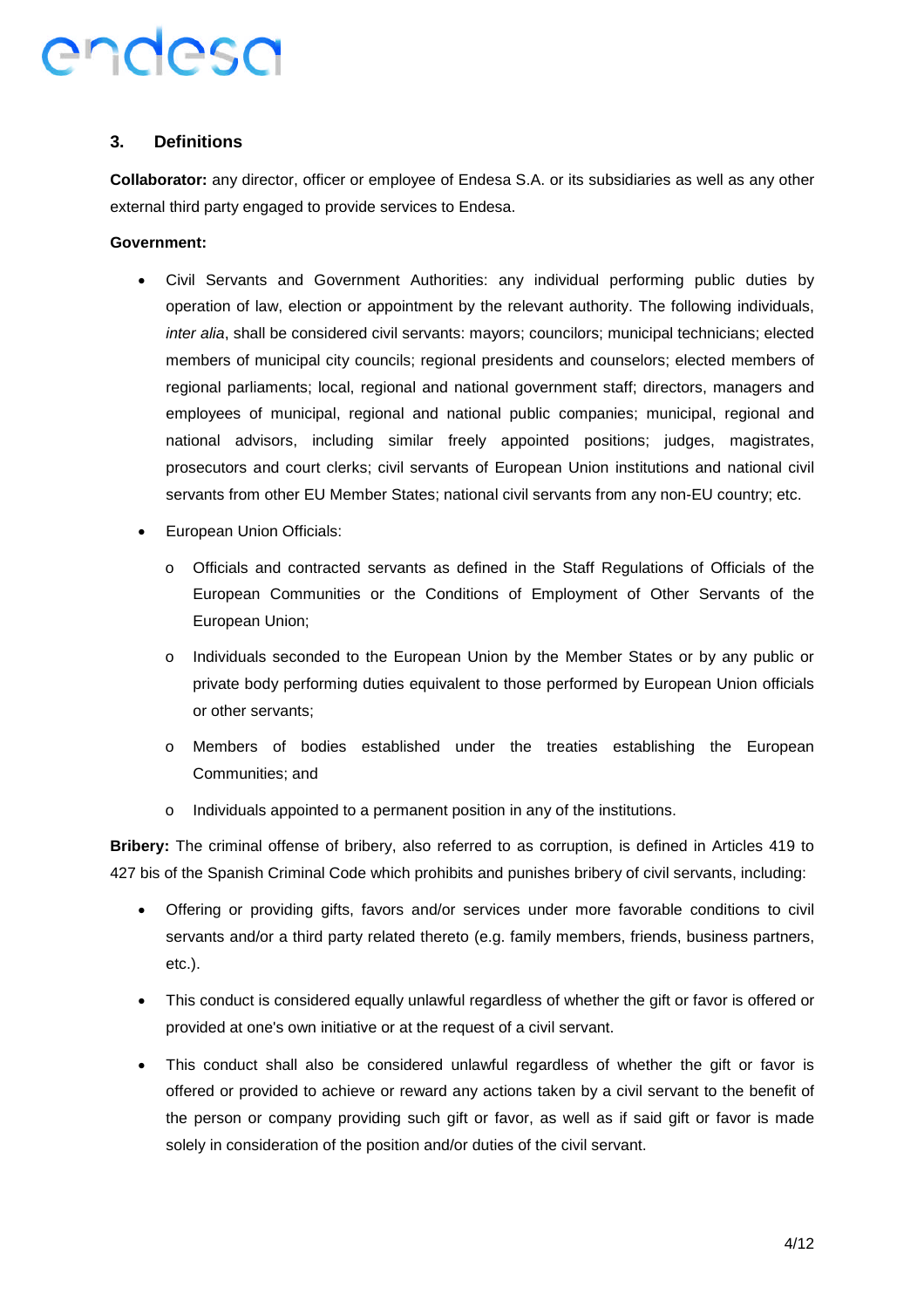- This conduct is punishable by serious penalties applicable to both natural persons (up to 6 years' imprisonment) and companies on whose behalf the actions were taken (fines, suspension of activity, ban on public procurement, etc.).
- The hospitality, gifts, favors and/or services provided to civil servants in line with standard courtesy practices are the only exceptions to the above-mentioned prohibition.

**Influence Peddling:** Articles 428 to 430 of the Spanish Criminal Code prohibit and punish the undue influence on civil servants and government authorities, which includes influencing a civil servant or taking advantage of a prior personal relationship therewith or with any other civil servant to obtain a beneficial outcome for the person or company exercising such influence.

- Requesting and/or accepting any kind of compensation or reward in exchange for the exercise of undue influence over a civil servant are considered equally unlawful.
- This conduct is punishable by penalties applicable to both natural persons (up to 2 years' imprisonment) and companies on whose behalf the actions were taken (fines, suspension of activity, ban on public bidding, etc.).

#### **4. General Criteria**

In all relations with civil servants and government authorities any conduct which could wrongly be perceived as an attempt to obtain undue consideration shall be avoided. In those cases in which the relations with the Government are maintained as part of any procedure sufficiently governed by external regulations, reference to and mandatory compliance with said regulations shall be required. Notwithstanding the above, the standards laid out in this Protocol shall apply to all relations with civil servants and government authorities.

The following principles of action shall be applied on a general basis:

#### **Authorization and Reporting**

The Endesa Collaborator interacting with the Government shall be previously authorized for such purpose by his/her line manager. Furthermore, the Endesa Collaborator shall be required to duly report to his/her line manager prior to engaging in contact with the Government.

In the event third parties are engaged to interact with the Government on Endesa's behalf, said third parties shall be required to expressly accept the Code of Ethics, Zero Tolerance Corruption Plan and implementing regulations, and General Principles for the Prevention of Criminal Risks.

#### **Separation of Duties**

In all relations with the Government that require Endesa to directly or indirectly assume financial commitments, an adequate separation of duties between the negotiator and the party managing and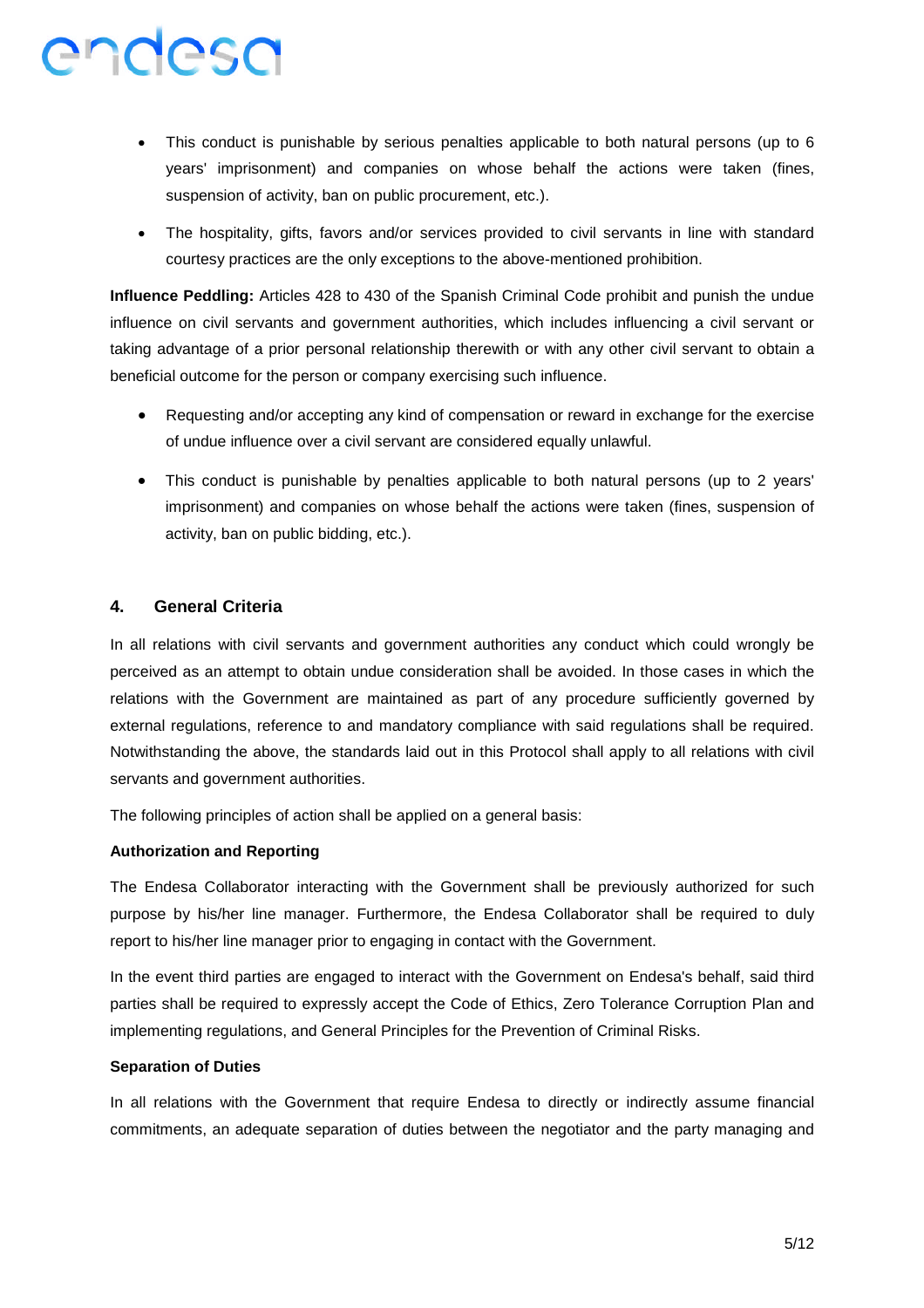authorizing the cash flows resulting from said negotiation shall be ensured such that the involvement of both parties in the process is guaranteed.

#### **Traceability and Transparency**

Sufficient traceability of the source and destination of funds as well as transparency regarding the nature of any agreements between the parties shall be required in all economic relations with the Government. Cash payments are expressly prohibited unless no other payment method is available.

Special controls shall be applied in the case of sensitive transactions, including maintaining sufficient documentary records to ensure transparency in relations with the Government and creating and keeping a record of the persons contacted and the documents exchanged. The transaction, applicable economic value and other sensitive information shall be duly identified and recorded therein. The following shall be considered sensitive transactions:

- Participation in national or foreign public tenders.
- Participation in procedures for obtaining government grants and subsidies from national, foreign or EU government bodies.
- Participation in procedures for obtaining licenses and/or government authorizations to be granted by the Government and which are relevant for Endesa.
- Relations with government employees who have autonomous decision powers that could confer direct economic advantages on the Group and in relation to which no external regulations are in place.

#### **Hospitality**

Any and all gifts, favors and/or promises to national and/or foreign civil servants that could influence their independent judgment or lead such civil servant to guarantee any type of favor are strictly prohibited. There are no exceptions to this prohibition as specified in Section 3.5 of the Code of Ethics. Compliance with the relevant provisions of the "Protocol on Accepting and Offering Gifts and Hospitality" shall also be required.

#### **Procedures and Dealings**

The delivery of money and/or valuable items with the aim of facilitating or accelerating any procedures or dealings of or with any government body or authority is strictly prohibited.

#### **5. Standards of Conduct**

The Endesa Collaborators shall comply with the following standards in all relations with civil servants and government authorities: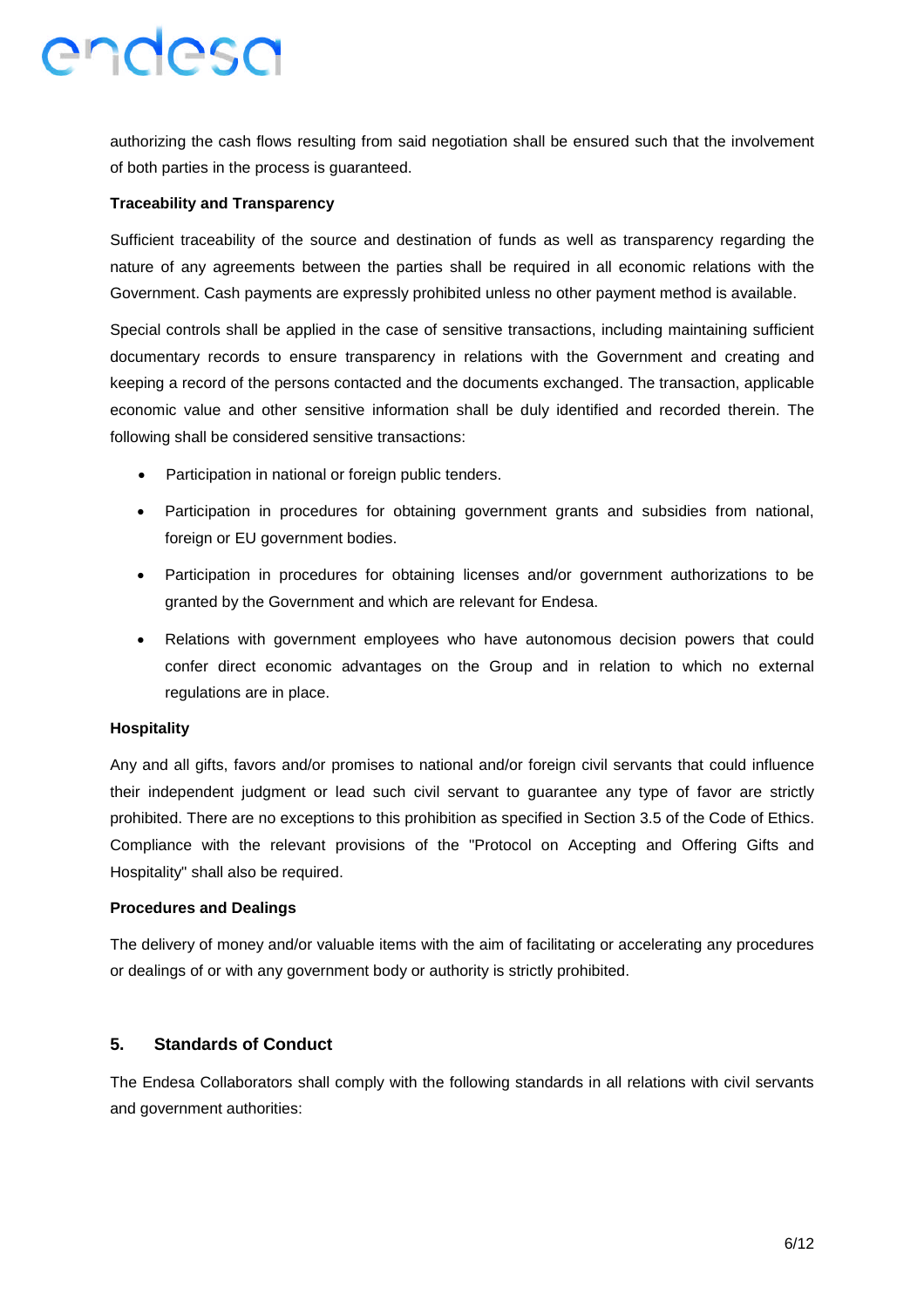- 1. The offering or delivery of any of the following to a civil servant (or third party related thereto) is strictly prohibited:
	- gift, compensation, favor or service, regardless of the monetary value thereof, under the explicit or implied condition that the civil servant will make a decision to the benefit of Endesa; or
	- gift, compensation, favor or service, regardless of the monetary value thereof, as direct or indirect reward for a decision previously made by the civil servant to the benefit of Endesa; or
	- gift, favor or service which, on the basis of its monetary value, exceptional nature, exclusivity or any other circumstance, is beyond the standard courtesy practices applicable to the activity of Endesa.

Further details and specific examples of this kind of cases are provided in the "Protocol on Accepting and Offering Gifts and Hospitality," which establishes clear principles of action for the offering and acceptance of gifts and with which all Endesa Collaborators shall be required to comply.

- 2. The exercise of undue influence over a civil servant is strictly prohibited:
	- taking advantage of any prior personal (familial, friendship, business, etc.) relationship with the civil servant in question or with any other civil servant,
	- with the purpose of obtaining a decision of the civil servant which is beneficial to the interests of Endesa.
- 3. Requests for, in a personal capacity or on behalf of Endesa, compensation, payment or reward of any kind or amount in exchange for the undue influence over a civil servant under the terms laid out in the preceding item are prohibited.
- 4. The gifts and hospitality provided to civil servants in line with standard courtesy practices shall be made in accordance with the following standards:
	- all gifts and/or hospitality shall be previously authorized by the General Manager of the Collaborator intending to provide said gifts or hospitality;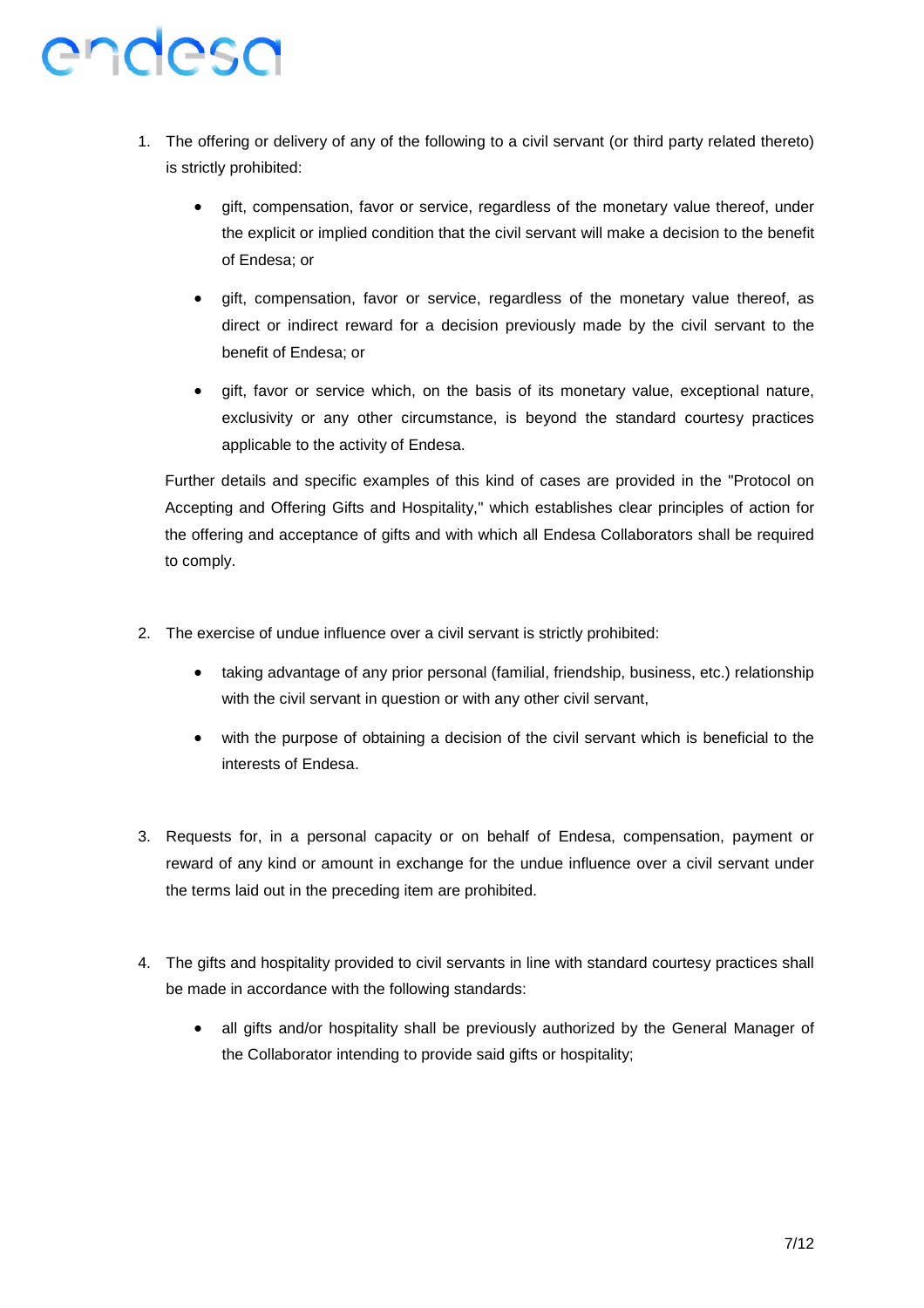- all such gifts and/or hospitality shall be reported to the Oversight Committee in writing (by e-mail<sup>1</sup>), specifying the kind of gift provided and the identity of the recipient; and
- all such gifts and/or hospitality shall be recorded by the Oversight Committee in a register of granted and/or received hospitality.

In order to determine whether a gift or hospitality provided to the civil servant is in line with standard courtesy practices, the definitions provided in the "Protocol on Accepting and Offering Gifts and Hospitality" shall be taken into account.

- 5. Business lunch/dinner invitations extended to a civil servant in line with standard courtesy practices shall be made in accordance with the following standards:
	- after the business lunch/dinner has been held, the relevant General Manager shall be notified in writing (by e-mail) of the identity of the invitee(s) and the amount spent by the Endesa Collaborator;
	- Endesa's Oversight Committee shall be notified in writing (by e-mail) of the identity of the invitee(s) and the amount spent by the Endesa Collaborator; and
	- the person from Endesa extending the invitation shall fill in the applicable company expense report.

Invitations to business lunches/dinners extended to a civil servant beyond standard courtesy practices are strictly prohibited. The following shall be taken into account when determining whether the invitation is in line with such practices: (i) monetary value of the invitation, considered on an individual basis; (ii) overall monetary value of the invitation, considered as a whole with all other invitations extended to the same civil servant during the calendar year, as the case may be; (iii) characteristics of the location and establishment where the invitation is extended; and (iv) identity of the civil servant receiving the invitation.

Invitations to business lunches/dinners may under no circumstances be extended to family members, friends and/or other persons close to the civil servant.

For the purposes of this rule, business lunch/dinner shall mean any lunch/dinner held with the exclusive purpose of handling professional questions related to the provision of Endesa's services.

<sup>&</sup>lt;sup>1</sup> To the following address: eticaycumplimiento@enel.com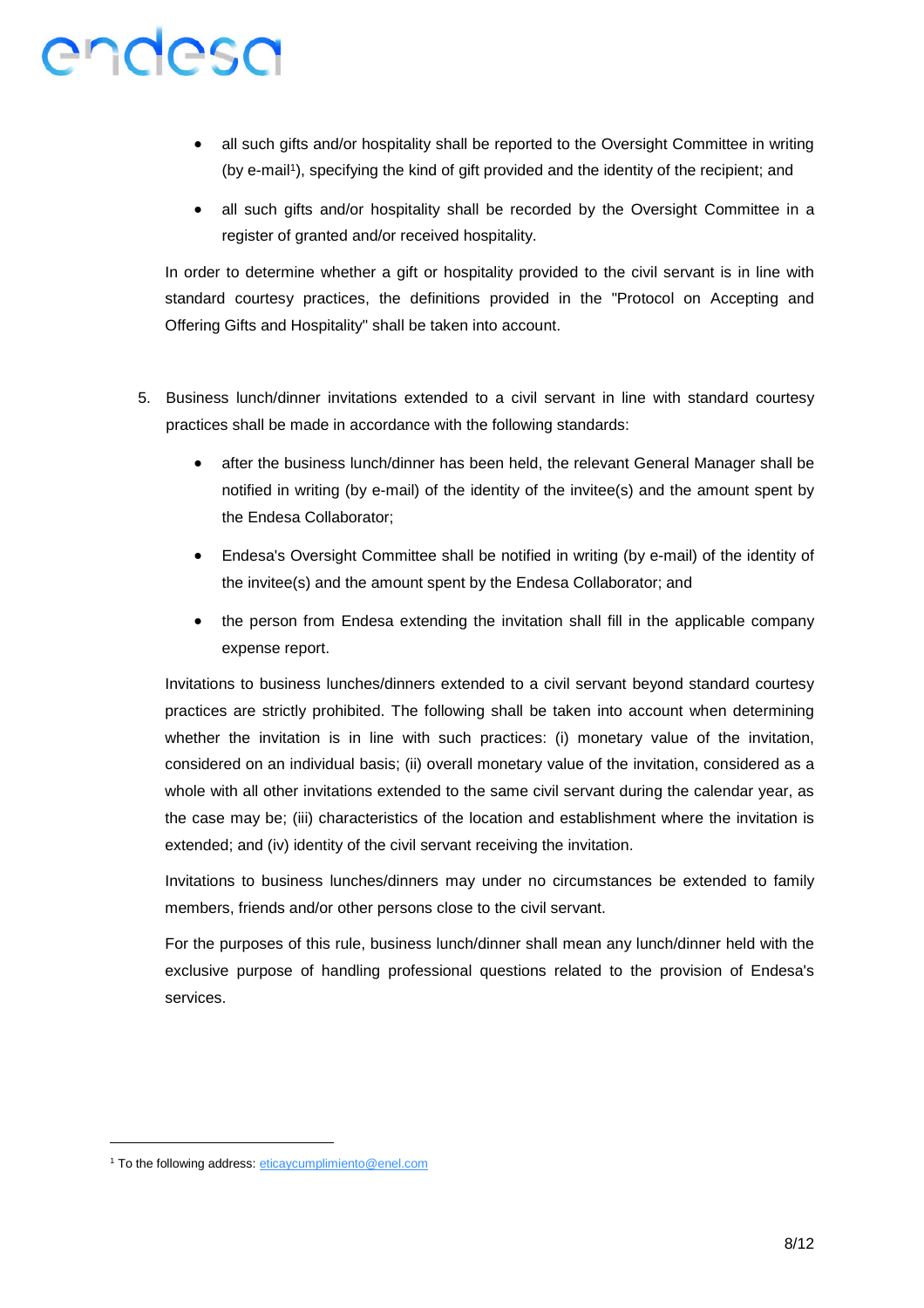- 6. The invitation of civil servants to business meetings, promotional events, seminars, etc. involving travel and/or lodging expenses, in line with standard courtesy practices, shall be made in accordance with the following standards:
	- prior notice shall be provided to the General Manager of the Collaborator extending the invitation, specifying the identity of the invitee(s) and the amount of the expenses that would be incurred as a result of the invitation (monetary value of the trip and/or overnight lodging per person);
	- the Oversight Committee shall be notified in writing (by e-mail) of the identity of the invitee(s) and the amount of the expenses that would be incurred as a result of the invitation (monetary value of the trip and/or overnight lodging per person);
	- such invitations shall be recorded by the Oversight Committee in the register of granted and/or received hospitality; and
	- any costs incurred for transportation and/or lodging shall be paid by Endesa directly to the company and/or hotel establishment providing the service or, as the case may be, reimbursed to the (national, regional or local) Government institution to which the invited civil servant pertains, in those cases in which said institution has already paid said costs. The expenses shall in both cases be paid by bank transfer against the relevant invoice. Travel costs may under no circumstances be directly reimbursed to the invited civil servant.

No invitation to a business meeting, promotional event, seminar, etc. may be extended to a civil servant which would, considered on an individual basis, result in travel and/or lodging expenses in excess of standard courtesy practices. The following shall be taken into account when determining whether the invitation is in compliance with such practices: (i) monetary value of the invitation, considered on an individual basis; (ii) overall monetary value of the invitation, considered as a whole with all other invitations extended to the same civil servant during the calendar year, as the case may be; (iii) characteristics of the location and establishment where the invitation is extended; and (iv) identity of the civil servant receiving the invitation.

Invitations to business meetings, promotional events, seminars, etc. may under no circumstances be extended to family members, friends and/or other persons close to the civil servant.

For the purposes of this rule, business meetings, promotional events, seminars, etc. considered in line with standard courtesy practices include but are not limited to the following:

 business meetings held with the exclusive purpose of handling professional questions related to the provision of Endesa's services;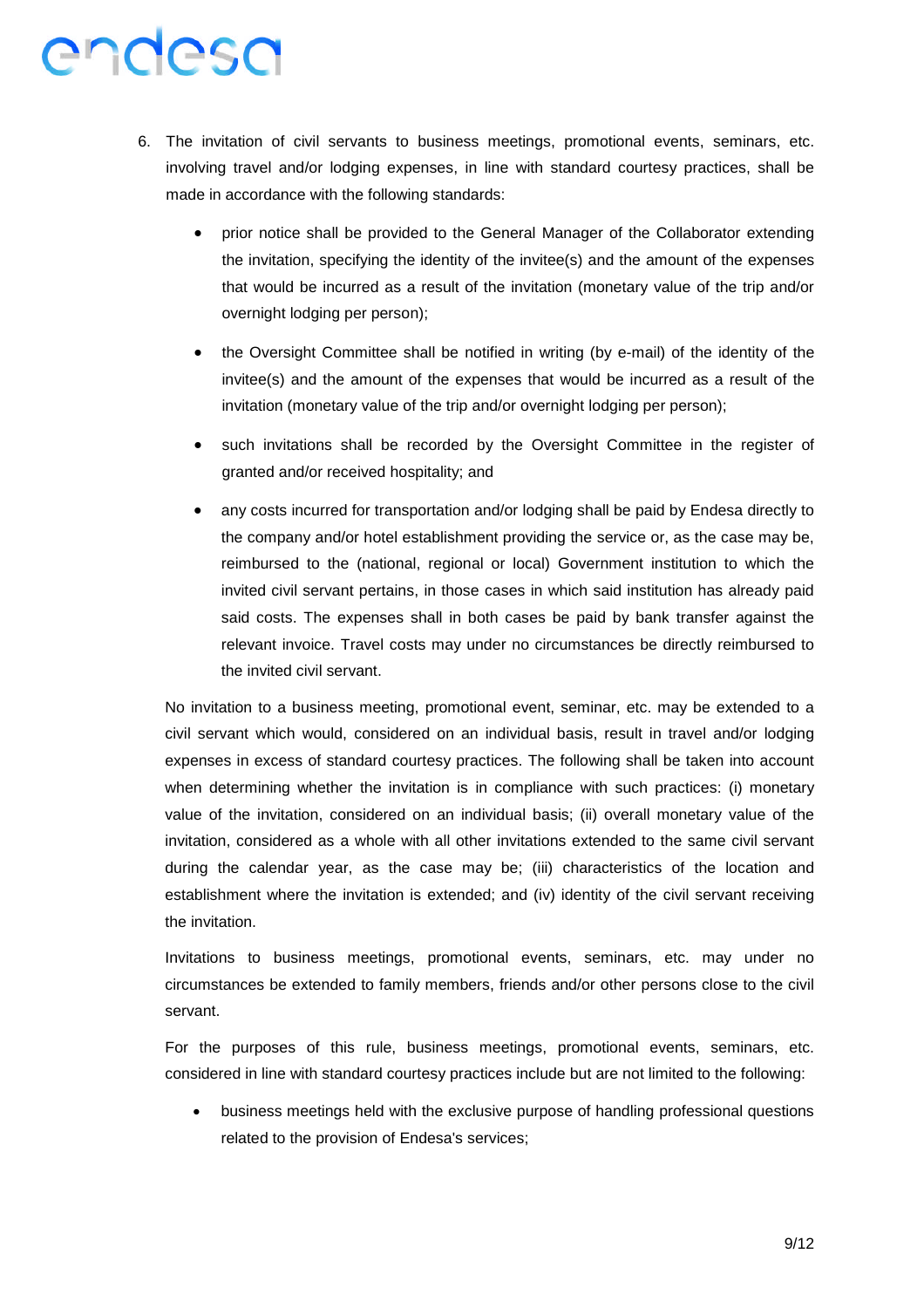- seminars and events organized by Endesa addressing topics of interest to its business sector; and
- promotional events and presentations of new products, services or facilities of Endesa, etc.
- 7. Speakers at the seminars, events, conventions, etc. organized by Endesa and who hold positions as civil servants shall, in line with standard courtesy practices, be compensated in accordance with the following standards:
	- prior to payment of said compensation, written notice (by e-mail) shall be provided to the relevant General Manager, specifying the identity of the speaker, the amount of compensation, the name and content of the presentation, and a description of the event, seminar, etc.;
	- Endesa's Oversight Committee shall be provided written notice (by e-mail) of the identity of the speaker, the amount of compensation, the name and content of the presentation, and a description of the event, seminar, etc.; and
	- speakers at the seminars, events, conventions, etc. shall be compensated in all cases by bank transfer to the bank account of the speaker, who may not be paid in cash, in kind, or by means of check, promissory note or other similar means.

Under no circumstances may speakers at seminars, events or conventions organized by Endesa be compensated by payment to family members, friends or other persons close to the civil servant giving the presentation, including travel and lodging expenses.

For the purposes of this rule, seminars, events or conventions in line with standard practices shall mean those aimed exclusively at handling training, professional, legal, financial, business, social, etc. questions related to the corporate purpose, business sector or provision of services of Endesa.

#### **6. Notices**

All Endesa Collaborators shall be required to notify any violation or suspected violation of the Code of Ethics, Criminal Risk Prevention Model, Zero Tolerance Corruption Plan or this Protocol using Endesa's ethics mailbox (http://codigoconducta.endesa.es/) or by letter to Management: Endesa, S.A., Directorate General of Auditing, Ribera del Loira 60, 28042-Madrid. All notices of violations shall be addressed and properly investigated.

Likewise, all Endesa Collaborators are encouraged to contact their line manager or the Oversight Committee in case of doubt regarding the content or application of Endesa's ethics and crime prevention rules or of this Protocol.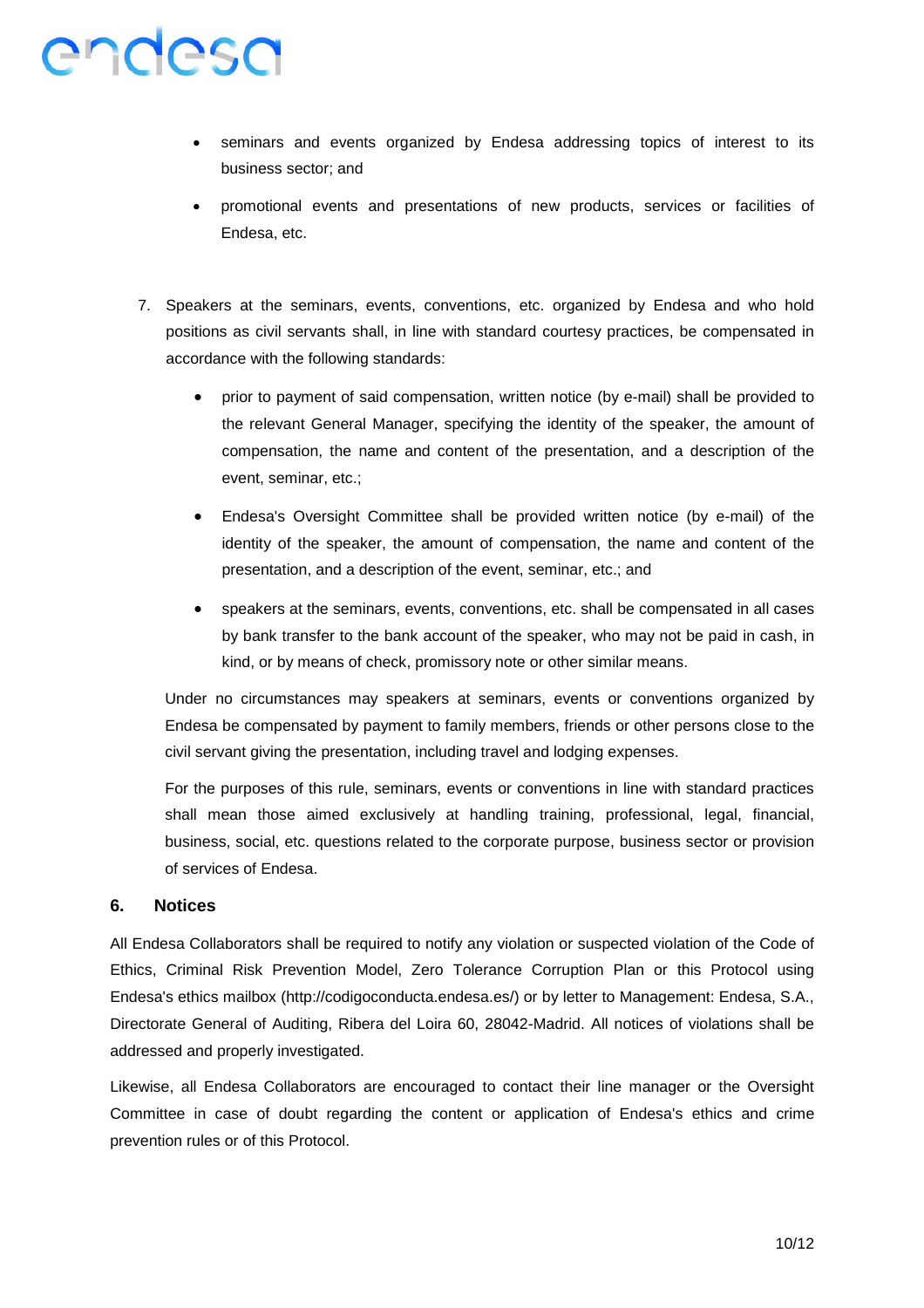

Endesa guarantees the confidentiality of the informant's identity in all cases notwithstanding any applicable legal obligations and the defense of the rights of the company or persons involved in the relevant case. Endesa further guarantees that any informant making a report in good faith as well as any individuals from Endesa who collaborate in the investigation of an alleged violation of this Protocol shall under no circumstances suffer retaliation or other harmful consequences.

#### **7. Responsibilities**

#### **Collaborators**

Collaborators shall be required to comply with this Protocol and report any violation or suspected violation.

#### **General Managers**

General Managers shall ensure to be promptly informed by the Collaborators of their respective business units regarding any engagement with civil servants and government authorities, in accordance with the provisions hereof. The General Managers shall also verify that all hospitality and gifts provided by its collaborators to civil servants are in strict compliance with the principles laid out herein, in each case either authorizing or denying such hospitality and/or gifts. The General Managers shall also consult with Endesa's Oversight Committee regarding any doubts related to compliance with this Protocol.

#### **Oversight Committee**

The Oversight Committee shall verify compliance with the provisions hereof and shall respond to any inquiries received, basing its response on the criteria provided for handling doubts regarding the content or application of Endesa's ethics and crime prevention rules or of this Protocol.

#### **Directorate-General of Human Resources and Organization**

The Directorate-General shall ensure adequate dissemination of this document to the organization as a whole and, as the case may be, shall participate in any investigations into notices submitted on wellfounded suspicions of violation.

Any violation of the provisions of this Protocol or of any other standards of conduct established herein shall result in disciplinary sanctions which, as the case may be, may result in termination of the commercial or labor relationship maintained by the offender with Endesa.

#### **8. Entry into Force and Validity**

This document shall apply as from the day following the issue date and shall remain in force until otherwise amended or repealed.